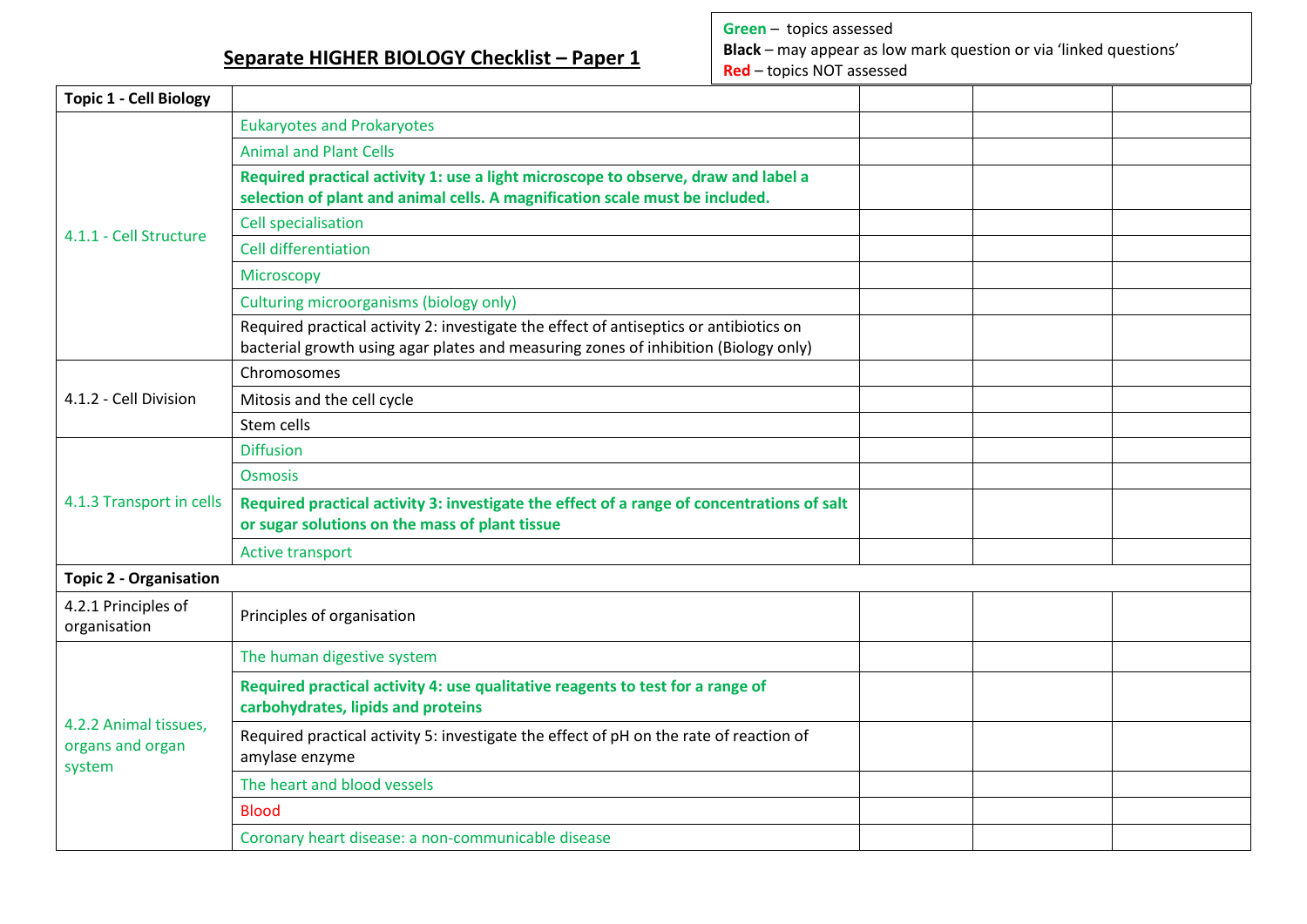|                                            | <b>Health issues</b>                                                                                                                                 |  |  |  |
|--------------------------------------------|------------------------------------------------------------------------------------------------------------------------------------------------------|--|--|--|
|                                            | The effect of lifestyle on some non-communicable diseases                                                                                            |  |  |  |
|                                            | Cancer                                                                                                                                               |  |  |  |
| 4.2.3 Plant tissues,<br>organs and systems | <b>Plant tissues</b>                                                                                                                                 |  |  |  |
|                                            | Plant organ system                                                                                                                                   |  |  |  |
| Topic 3 - Infection and response           |                                                                                                                                                      |  |  |  |
|                                            | Communicable (infectious) diseases                                                                                                                   |  |  |  |
|                                            | <b>Viral diseases</b>                                                                                                                                |  |  |  |
|                                            | <b>Bacterial diseases</b>                                                                                                                            |  |  |  |
|                                            | <b>Fungal diseases</b>                                                                                                                               |  |  |  |
| 4.3.1 Communicable                         | <b>Protist diseases</b>                                                                                                                              |  |  |  |
| diseases                                   | Human defence systems                                                                                                                                |  |  |  |
|                                            | Vaccination                                                                                                                                          |  |  |  |
|                                            | Antibiotics and painkillers                                                                                                                          |  |  |  |
|                                            | Discovery and development of drugs                                                                                                                   |  |  |  |
| 4.3.2 Monoclonal<br>antibodies (biology    | Producing monoclonal antibodies                                                                                                                      |  |  |  |
| only) (HT only)                            | Uses of monoclonal antibodies                                                                                                                        |  |  |  |
| 4.3.3 Plant disease                        | Detection and identification of plant diseases                                                                                                       |  |  |  |
| (biology only)                             | Plant defence responses                                                                                                                              |  |  |  |
| <b>Topic 4 - Bioenergetics</b>             |                                                                                                                                                      |  |  |  |
|                                            | Photosynthetic reaction                                                                                                                              |  |  |  |
| 4.4.1 Photosynthesis                       | Rate of photosynthesis                                                                                                                               |  |  |  |
|                                            | Required practical activity 6: investigate the effect of light intensity on the rate of<br>photosynthesis using an aquatic organism such as pondweed |  |  |  |
|                                            | Uses of glucose from photosynthesis                                                                                                                  |  |  |  |
| 4.4.2 Respiration                          | Aerobic and anaerobic respiration                                                                                                                    |  |  |  |
|                                            | <b>Response to exercise</b>                                                                                                                          |  |  |  |
|                                            | Metabolism                                                                                                                                           |  |  |  |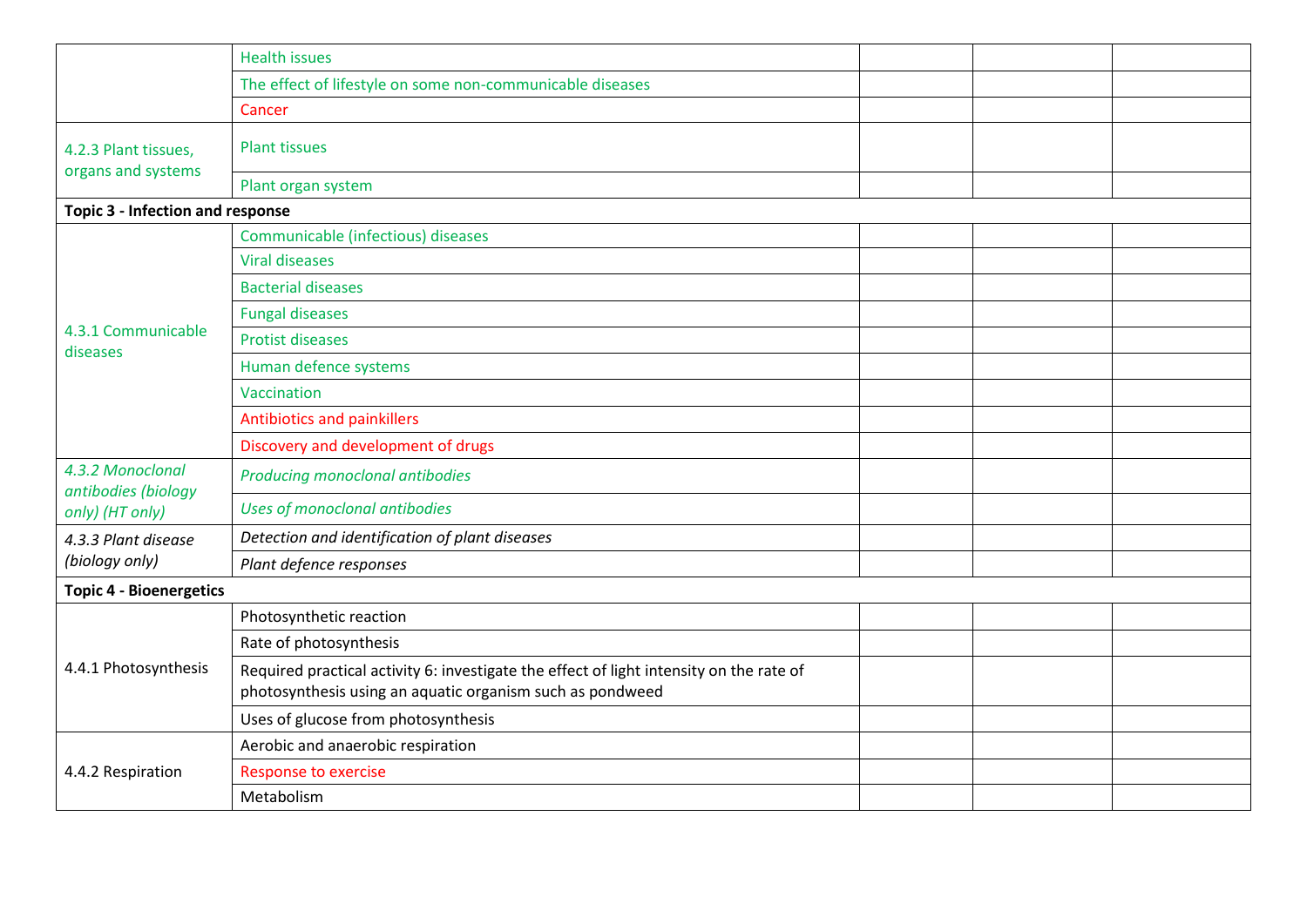## **Separate HIGHER BIOLOGY Checklist – Paper 2**

**Green** – topics assessed **Black** – may appear as low mark question or via 'linked questions' **Red** – topics NOT assessed

| <b>Topic 5 - Homeostasis and response</b>      |                                                                                          |  |  |  |
|------------------------------------------------|------------------------------------------------------------------------------------------|--|--|--|
| 4.5.1 Homeostasis                              | Homeostasis                                                                              |  |  |  |
| 4.5.2 The human                                | <b>Structure and function</b>                                                            |  |  |  |
|                                                | Required practical activity 7: investigate the effect of a factor on human reaction time |  |  |  |
| nervous system                                 | The brain (biology only)                                                                 |  |  |  |
|                                                | The eye (biology only)                                                                   |  |  |  |
|                                                | Control of body temperature (biology only)                                               |  |  |  |
|                                                | Human endocrine system                                                                   |  |  |  |
|                                                | Control of blood glucose concentration                                                   |  |  |  |
| 4.5.3 Hormonal                                 | Maintaining water and nitrogen balance in the body (biology only)                        |  |  |  |
| coordination in                                | Hormones in human reproduction                                                           |  |  |  |
| humans                                         | Contraception                                                                            |  |  |  |
|                                                | The use of hormones to treat infertility (HT only)                                       |  |  |  |
|                                                | <b>Negative Feedback (HT only)</b>                                                       |  |  |  |
| 4.5.4 Plant hormones                           | <b>Control and coordination</b>                                                          |  |  |  |
| (biology only)                                 | Required practical activity 8: investigate effect of light on the growth of newly        |  |  |  |
|                                                | Use of plant hormones (HT only)                                                          |  |  |  |
| Topic 6 - Inheritance, variation and evolution |                                                                                          |  |  |  |
|                                                | Sexual and asexual reproduction                                                          |  |  |  |
|                                                | Advantages and disadvantages of sexual and asexual reproduction (biology only)           |  |  |  |
|                                                | <b>Meiosis</b>                                                                           |  |  |  |
| 4.6.1 Reproduction                             | DNA and the genome                                                                       |  |  |  |
|                                                | DNA structure (biology only)                                                             |  |  |  |
|                                                | <b>Genetic inheritance</b>                                                               |  |  |  |
|                                                | <b>Inherited disorders</b>                                                               |  |  |  |
|                                                | Sex determination                                                                        |  |  |  |
|                                                | Variation                                                                                |  |  |  |
| 4.6.2 Variation and<br>evolution               | Evolution                                                                                |  |  |  |
|                                                | <b>Selective breeding</b>                                                                |  |  |  |
|                                                | <b>Genetic engineering</b>                                                               |  |  |  |
|                                                | Cloning (biology only)                                                                   |  |  |  |
|                                                | Theory of evolution (biology only)                                                       |  |  |  |